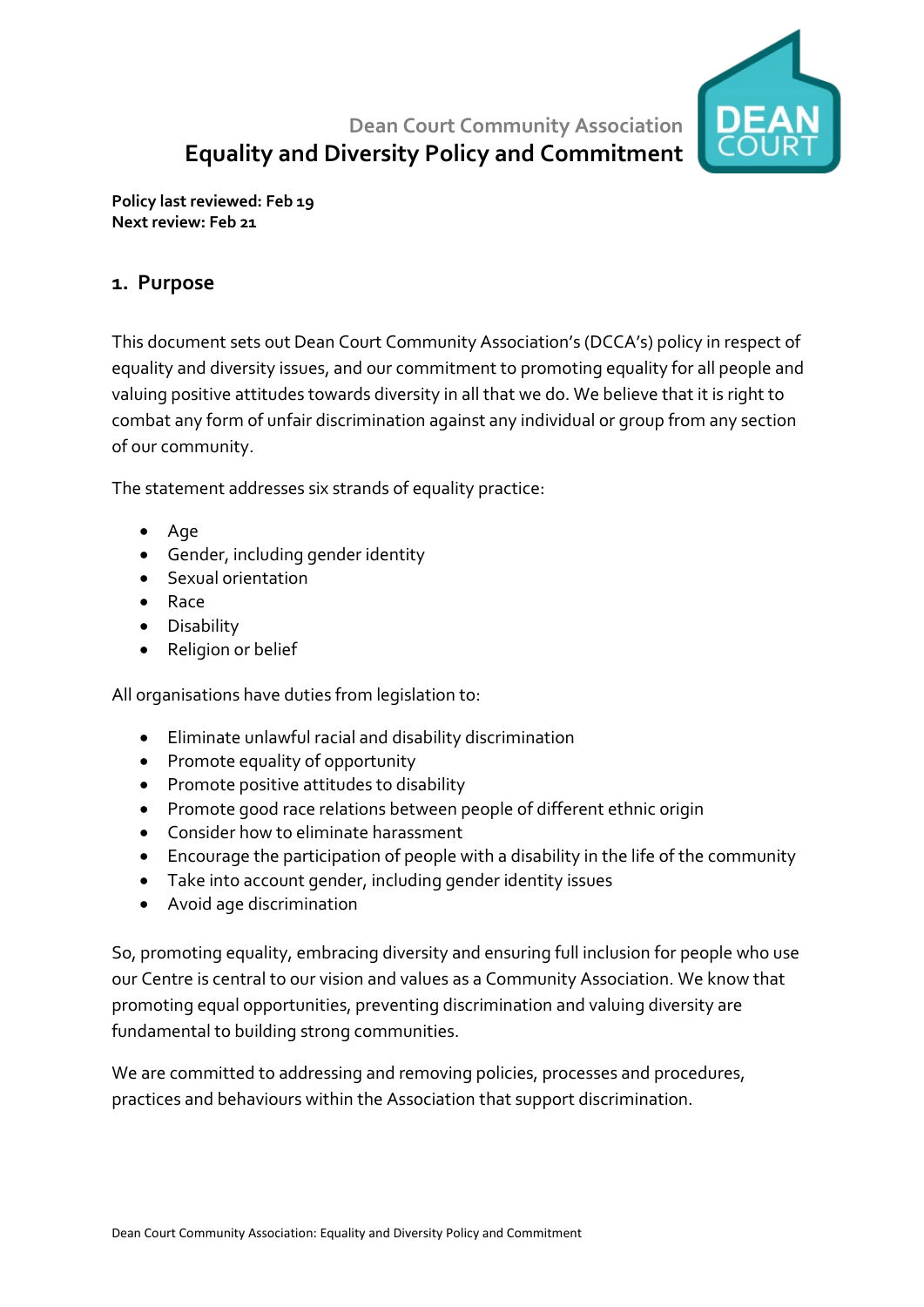#### **2. Statement of intent**

 2.1. Dean Court Community Association (DCCA) recognises that in our society power is not held equally, and that groups and individuals have been and continue to be discriminated against on many grounds, including, for example, race, gender identity, age, disability, sexual orientation, class, religion, marital status, and where they live.

 2.2. DCCA also recognises that where direct or indirect discrimination occurs it is both morally and legally unacceptable, and is in direct contradiction of Dean Court Community Association's constitutional commitment to serve the whole community.

 2.3. The purpose of the Equalities and Diversity Policy and Commitment is to set out clearly and fully the positive action DCCA intends to take to combat direct and indirect discrimination in employment policy, management of the organisation, and the services it provides to community organisations and in its relationships with other bodies and individuals.

 2.4. In adopting this Policy and Commitment, DCCA is also making an unequivocal commitment to implementing it, with the aim of ensuring that equal opportunities becomes a reality

 2.5. DCCA also commits itself to encouraging groups using the Community Centre to adopt an equalities and diversity policy and to supporting and assisting them in the process.

### **3. Code of conduct**

- We aim to treat all people with dignity and respect regardless of age, disability, gender identity, race, religion or belief or sexual orientation.
- We aim at all times to value and respect people's feelings.
- We aim to be an organisation that has inclusive recruitment and retention practices.